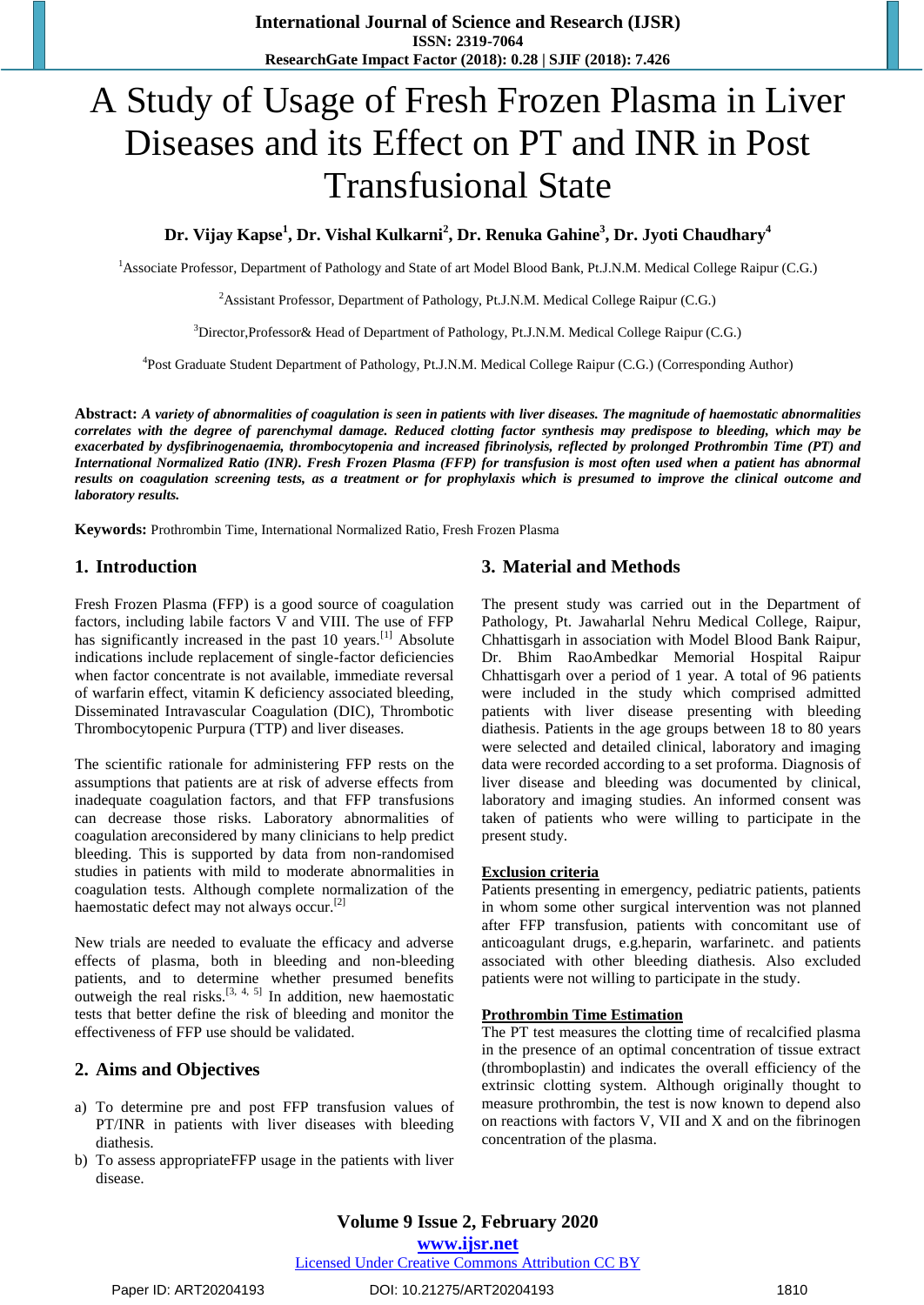#### **Sample collection and preparation**

**Citrated plasma** was prepared by adding1 part (0.2ml) of 3.2% trisodium citrate solution to 9 parts(1.8 ml) of blood. Collected samples were centrifuged immediately for 15 minutes at 3000 rpm to obtain a platelet poor plasma. The supernatant plasma was transferred to a siliconized glass tube immediately without disturbing the buffy coat. The test was performed within 2 hours, of blood collection.<sup>[6, 7, 8, 9, 10]</sup>

#### **Procedure**

- The reagent vials were gently swirled before use.
- Enough pre warm PT reagent was dispensed for immediate use, into a thoroughly clean dry test tube.
- Hundred (100) microliter of plasma was pipetted into test cuvette at 37°C and incubated for 3 minutes. Two hundred (200) microliters pre warmed PT reagent was added to it.
- Timer is started simultaneously which recorded the clotting time in seconds.
- Reference interval for PT of 10 -15 seconds and INR of 0.8-1.5 were considered.

Calculation<br>*Prothrombin Ratio* =  $\frac{\text{Mean PT of patients plasma in second}}{\text{Total PT of patients.}}$ Mean Normal PT for the reagent

Mean Normal PT: is calculated by plasma from at least 20 normal healthy individuals.

The resultswere expressed as the mean of the duplicate readings (in seconds) or as the ratio of the mean patient's plasma time to the mean normal control plasma time and themean normal PT was calculated.

#### **FFP Preparation**

From the whole blood collected in bags, packed cells, FFP and platelets or packed cells, FVIII deficient plasma and cryoprecipitate are separated. When the plasma frozen at  $80^{\circ}$ C is thawed at  $4^{\circ}$ C, a cryoglobulin remains as a precipitate which is called cryoprecipitate. It contains mainly F-VIII and fibrinogen.

FFP must be thawed between 30 °C and 37 °C in a water bath. The plasma must be transfused as soon as possible after thawing, but in any case within 24 hours, if stored at  $4 \pm$ 2°C. Infusion of 10-15 ml/kg body weight of the patient was considered as adequate dose of FFP.

#### **Measurements**

Patient age, sex, date and the number of FFP transfusion and the indication we recorded.The patients were categorized on the basis of Pre transfusion INR values as follows: Mild  $\qquad - \qquad \text{INR} < 2$ 

#### **Statistical Analysis**

Moderate - INR 2-3 Severe - INR > 3

The recoeded data was expressed in percentage and mean  $\pm$ S.D.Kolmogorove-Smirnove analysis was performed for checking linearity of the data.Student's paired t test was used to check the significance of difference between two parameters in parametric data. Pearsoncorrelation analysis was performed to check the correlation between two categorical variables.Fischer's exact test was used to analyze the significance of difference between frequency distribution of the data.P value  $\leq 0.05$  was considered as statistically significant.SPSS© for windows™ Vs 17, IBM™ Corp NY and Microsoft excel™ 2007, Microsoft® Inc USA was used perform the statistical analysis.

#### **Observations**

In the present study, age of the patient ranged from 18to 80 years. Of the total 96 cases, most patients were in their  $4<sup>th</sup>$ decade of life, with a maximum in the age-group 38-48 years (29 out of 96 cases) about (30%).Mean age of study subjects was 43.7 yrs.

Out of 96 cases, 75 cases were males and 21 were females.Gender ratio was 1:3.57.

In the present study, a total of 330 units FFP were transfused to 96 patients, ranging from 02 to a maximum of 04 units transfusion of FFP per patient. A maximum number of patients (57) required a total of 04 units of FFP transfusion in part of their treatment which is 59.4% of total cases. Fifteen patients received 02 units of FFP as depicted in Table No. 1

| <b>Table 1:</b> Distribution according to no. of FFP transfusions in |                 |  |
|----------------------------------------------------------------------|-----------------|--|
|                                                                      | study subjects: |  |

| Units of FFP transfused | No. of Patients | Percent $(\%)$ |
|-------------------------|-----------------|----------------|
| 2 units                 | 15              | 15.6           |
| 3 units                 | 24              | 25             |
| 4 units                 | 57              | 59.4           |
| Total                   | 96              | 100            |

The Pre transfusion PT ranged from16.4 to 40.5 seconds. Maximum number of patients (46) had a pre transfusion PT ranging between 20.1-25 seconds.

The Post transfusion PT ranged from10.2 - 32.1seconds. A maximum number of patients (44) had a post transfusion PT ranging between 10-15 seconds. The reversal of PT to normal was seen in 44 patients as depicted in Graph no 1.

**www.ijsr.net**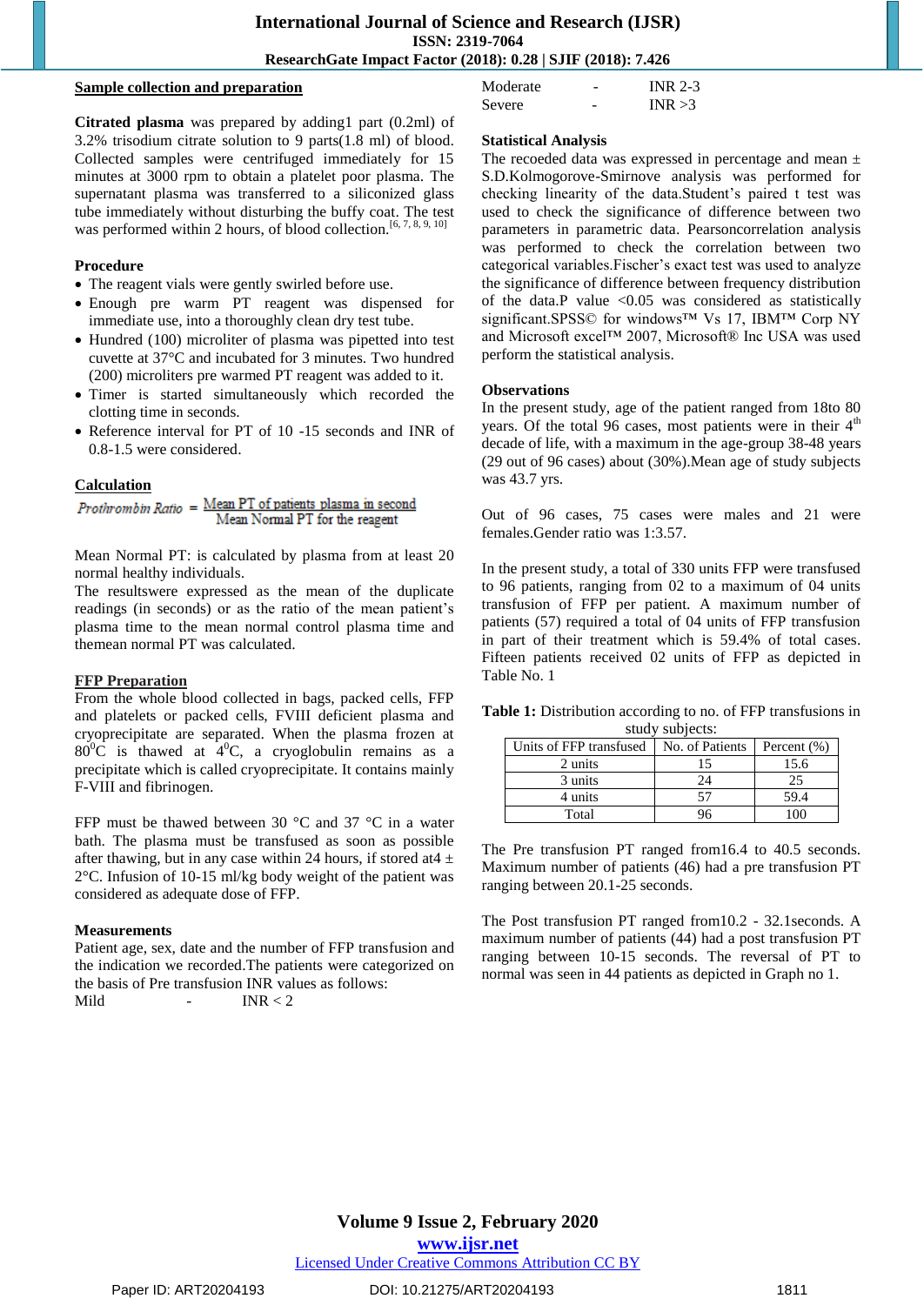

The Pre transfusion INR ranged between1.32 - 4.46. with a Mean of 2.06. Maximum number of patients(44) had a pre transfusion INR in the range of 1.6-2.

The Post transfusion INR ranged between 0.8 - 2.83.with a Mean of 1.42, A maximum number of patients (54) had a post transfusion INR in the range of 1.1 - 1.5 as depicted in Graph no. 2. Normal INR in the present study ranged from 0.8-1.5. Reversal to normal INR was seen in 64 patients.The significant improvement in INR in present study was 66.67%.





Normal INR in the present study ranged from 0.8-1.5.

The Pre and Post Transfusion PT and INRvalues of the study subjects is depicted in Graph No3 and 4 respectively. The normal range is depicted with lower and upper limits. Forty four patients had PT values, and sixty four patients had their INR values reverting to the normal range post transfusion.



**Graph 3:** Comparison of Pre transfusion and Post transfusion PT in study subjects

# **Volume 9 Issue 2, February 2020**

**www.ijsr.net**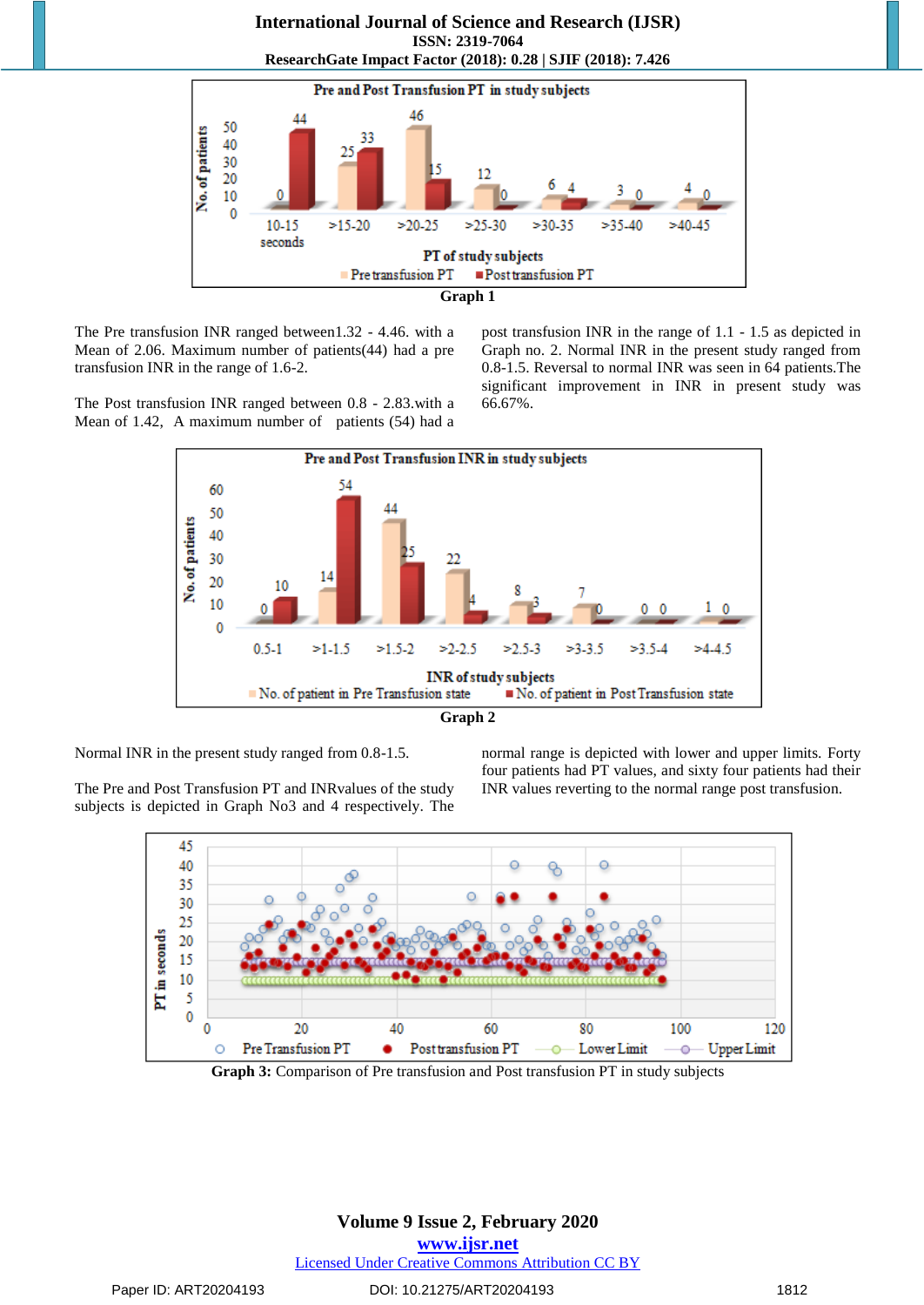

**Graph 4:** Comparison of Pre and Post Transfusion INR in study subjects

#### **4. Discussion**

A total of 96 patients were included in the present study which comprised admitted patients with liver disease presenting with bleeding diathesis.Similar studies of Holland LL et al,<sup>[11]</sup>Lekshmy N. et al,<sup>[12]</sup>S.Pybus et al,<sup>[13]</sup> Youssef et al,<sup>[14]</sup> N. Jayanthi et al,<sup>[2]</sup>Shinagare SA et al,<sup>[15]</sup> Baruah S. et al, [16] with a total of 37, 66, 88, 100, 100, 100 and 576 patients respectively.

The study included patients with their age varying from 18 to 80 yrs. The youngest patient receiving FFP was of 18 years and the eldest of 76 years, with a mean age of 43.7yrs. Similar studies of S. Pybus et al, [13] LekshmyN. et al, [12] Youssef et al,<sup>[14]</sup>included patient's age ranging from 23 to 87 yrs, 15 to 74 and 30 to 71 yrs respectively. Maximum number of patients in the present study were in the age group of 38 to 48yrs(30%). Similar study of LekshmyN. et al,<sup>[12]</sup> had a majority of patients in the age group 46-60 yrs(36.3%), with a mean age of 47.5.

Out ofatotal 96 patients, in the present study,75(78%) were males and 21(22%) were females. Gender ratio was found to be 1:3.5. Similar studies of S. Pybus et al,<sup>[13]</sup>Lekshmy N. et al,<sup>[12]</sup> Baruah S. et al,<sup>[16]</sup> observed a gender ratio of 1:1.3, 1:20, 1:6.14 respectively.

#### **Number of Units transfused:**

The present study, a total of 330 units of FFP were transfused to 96 patients, while 1935 units of FFP transfused to 576 patients in similar study of Baruah S. et al,  $[16]$  324 units transfused to 121 patients in study of Omar I et  $al^{[17]}$ and 573 units transfuse to 88 patients in study of S. Pybus.<sup>[13]</sup>In a few studies, there was a trend toward higher

volumes of FFP infusions being more successful in correcting coagulopathy, although the results in those studies were not statistically significant.

| Table 2                   |                         |                 |  |  |  |  |
|---------------------------|-------------------------|-----------------|--|--|--|--|
| Authors                   | No. of Units transfused | No. of Patients |  |  |  |  |
| Holland LL et $al^{[11]}$ | 62                      | 37              |  |  |  |  |
| Omar I et al $^{[17]}$    | 32.4                    | 121             |  |  |  |  |
| S. Pybus et al $^{[13]}$  | 573                     | 88              |  |  |  |  |
| Baruah S. et al $^{[16]}$ | 1935                    | 576             |  |  |  |  |
| Present study             | 330                     | 96              |  |  |  |  |

#### **Range of PT and INR**

Out of total 96 cases, 56% (54 cases) had mild elevation,(INR<2), followed by 35% (34 cases) with moderate elevation (INR between 2-3) and 9 % (8 cases) of severe elevation of INR (INR>3). A maximum of 56% of patients received FFP for mild prolongation of INR, which is not concordant with studyof author Lekshmy N. et al,<sup>[12]</sup> which observed maximum of 46% of patients received FFP for moderate prolongation of INR as depicted in table no. 3

| Table 3                    |                            |          |        |  |  |  |
|----------------------------|----------------------------|----------|--------|--|--|--|
|                            | Degree of elevation of INR |          |        |  |  |  |
| <b>Authors</b>             | Mild                       | Moderate | Severe |  |  |  |
| Lekshmy N. et al $^{[12]}$ | 21%                        | 46%      | 33%    |  |  |  |
| Present study              | 56%                        | 35%      |        |  |  |  |

Comparison of Pre transfusion and Post transfusion PT and INR was performed using paired t test. Post transfusion PT and INR was found to be significantly lower compared to the prior  $(p<0.0001)$ . Similar studies were performed with the Means of Pre and Post transfusion PT and INR as depicted in table no. 4.

| Table 4                                     |      |          |                 |             |                          |               |       |      |                                     |      |
|---------------------------------------------|------|----------|-----------------|-------------|--------------------------|---------------|-------|------|-------------------------------------|------|
| Authors                                     | Year | No. of   | Pre Transfusion |             |                          |               |       |      | Post Transfusion                    |      |
|                                             |      | Patients | Mean PT         | <b>SDPT</b> | Mean INR                 | <b>SD INR</b> |       |      | Mean PT   SD PT   Mean INR   SD INR |      |
| Youssef et al <sup>[14]</sup> Retrospective | 2003 | 80       | 17.5            |             | $\overline{\phantom{0}}$ |               | 15.9  |      |                                     |      |
| Youssef et al <sup>[14]</sup> Prospective   | 2003 | 20       | 20              | 4.9         |                          |               | 17.3  | 2.6  |                                     |      |
| Lekshmy N. Et al $^{[12]}$                  | 2018 | 66       | 3.36            |             | 3.36                     | 2.397         |       |      | 1.85                                | 0.70 |
| Present study                               | 2018 | 96       | 23.70           | 5.83        | 2.06                     | 0.566         | 16.63 | 4.63 | 1.42                                | 0.42 |

#### **Improvement in the PT and INR values:**

In present study Significant improvement in INR was 66.67%, this could be attributed to deterioration of underlying disease condition. A high linear correlation has been found between pre transfusion INR and change in INR which is concordant to study of Baruah S. et al.  $[16]$ The present study also determined the magnitude of change in INR through linear regression analysis and found that mean change in INR per unit of FFP was 0.64 which is concordant to 0.27 in similar study of Baruah S. et al.<sup>[16]</sup>

# **Volume 9 Issue 2, February 2020 www.ijsr.net**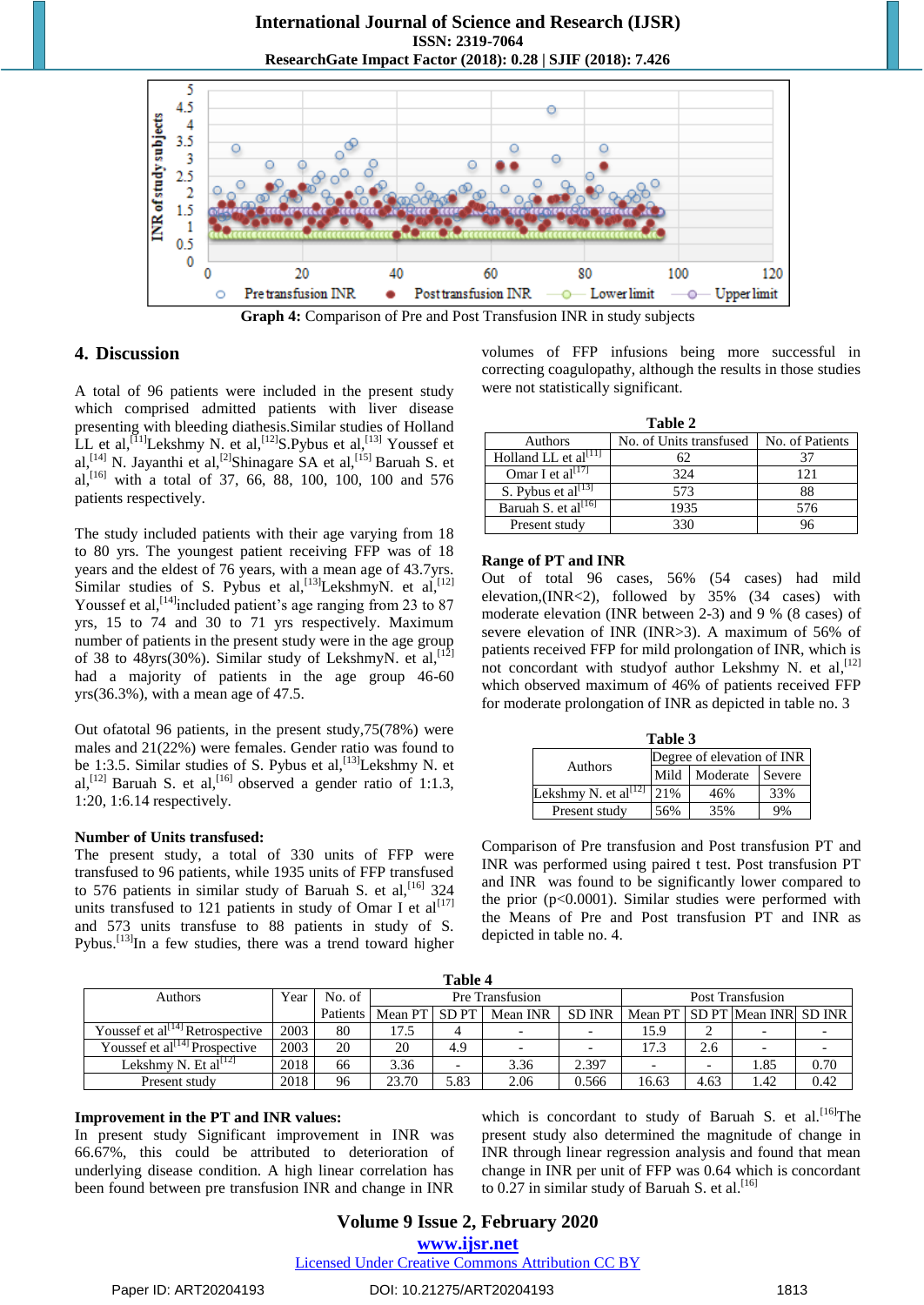#### **International Journal of Science and Research (IJSR) ISSN: 2319-7064 ResearchGate Impact Factor (2018): 0.28 | SJIF (2018): 7.426**

| Table 5                            |      |             |             |  |  |  |
|------------------------------------|------|-------------|-------------|--|--|--|
| <b>Authors</b>                     | Year | Improvement | Total No.   |  |  |  |
|                                    |      | in INR      | of Patients |  |  |  |
| Holland LL et al <sup>[11]</sup>   | 2006 | 50%         | 37          |  |  |  |
| Shinagare SA et al <sup>[15]</sup> | 2010 | 64.9%       | 100         |  |  |  |
| Kulkarni et al <sup>[18]</sup>     | 2012 | 33%         |             |  |  |  |
| Lekshmy et al $^{[12]}$            | 2018 | 58%         | 66          |  |  |  |
| Present study                      | 2018 | 66.67%      | 96          |  |  |  |

The present study analyzed the effect of FFP transfusion on INR in patients with various liver diseases.Holland and Brooke observed retrospective study that mildly elevated INR's (1.3–1.6) was corrected with supportive care. FFP transfusion had a minimal effect in correcting INR below 1.7.<sup>[11]</sup>Improvement in post transfusion values was seen in study of Youssef et al.  $[14]$ In patients with chronic liver disease with prolonged PT found that PT improved minimally by the infusion of 2–6 units of FFP.

A few studies however observed that the response to FFP is often unpredictable in liver disease patients and does not completely normalise PT or INR valuesHshieh et al,  $^{[19]}$ Observed on chronic liver disease patients with oesophagealvarices who were given FFP transfusions based on raised INR and concluded that INR is a poor predictor of bleeding and it more likely reflected liver dysfunction than bleeding risk. Recent guidelines of the American Association for the study of liver disease advises against FFP transfusion to correct INR before liver biopsy.<sup>[20]</sup>

There are also limitations to the volume of FFP infusion tolerated by patients. It was noted that many of the patients who failed to normalize their prolonged PT, actually received sufficient FFP to correct their coagulopathy based on a published formula.<sup>[21,22,23]</sup>

#### **Appropriateness of the use of FFP**

Many studies haveshown a high incidence of inappropriate use of FFP.<sup>[3,24]</sup> Inappropriate use not only leads to a wastage of limited resources depriving more needy patients, but also leads to an increased healthcare cost and increased risk of transfusion related complications.

FFP transfusion is appropriate in bleeding patients; patients undergoing invasive procedures with coagulopathy resulting from DIC, massive blood transfusion or liver failure and plasma exchange for thrombotic thrombocytopenic purpura.<sup>[25,26,27]</sup> Using British Committee for standards in Haematology(BCSH) guidelines, 60.3% FFP prescriptions were found inappropriate by Kakkar et al,<sup>[28]</sup> in 2004 which however reduced to 26.6% after educational campaigns of clinicians.

# **5. Conclusions**

FFP transfusion significantly improves the PT and INR values and subsequently the clinical outcome in the patients suffering from liver disease. The results of the present study are expected to benefit patients with liver diseases and contribute to improve FFP transfusion practice

### **References**

- [1] Trends of use of FFP in a Tertiary care hospital— International journal of pathology2009—Dr. Aisha Pervez ,Dr. LubanaNaseem
- [2] Audit of Fresh Frozen Plasma Usage and Study the Effect of Fresh Frozen Plasma on the Pre-Transfusion & Post–Transfusion International Normalized Ratio.--N. Jayanthi1 & R. Pitchai -International Journal of Current Medical And Applied Sciences, 2015, June, 7(1).34-39.
- [3] Effect of fresh-frozen plasma transfusion on prothrombin time and bleeding in patients with mild coagulation abnormalities. Omar I. Abdel-Wahab, Brian Healy, and Walter H. Dzik-- Volume 46, August 2006
- [4] Use of fresh frozen plasma—1992 British Society of Haematology—J. Lanes ,MGreavesLiver diseases, coagulopathies and transfusion therapy –Jan 2013 Blood transfusion . Pier MannccioMannicci ,Armando Tripodi
- [5] Elective fresh frozen plasma in critically ill:What is the evidence? –Reports from The ASM of the JFICM-- Santosh G Vergese.
- [6] Dacie, J.V., Lewis, S.M. ;Practical hematology.1984
- [7] R Biggs, R, Mcfarlane, R. G; Human blood coagulation and it's disorders 1963Burtis, et al. Tietz: Text book of Clinical Chemistry AACC 1999
- [8] Roaddck, B.F.;Diagnostic Hematology, Clinical principle and applications 2nd edition.
- [9] John Bernard Henry:Clinical Diagnosis and Management by Laboratory methods 20<sup>th</sup>edition.Data on file of Agappe Diagnostics Ltd Kerela
- [10] Model Standard Operating Procedures For Blood Transfusion Service. World Health Organization, New Delhi – edition, 2002;SP012.
- [11]Holland LL, Brooks JP .Toward rational fresh frozen plasma transfusion: the effect of plasma transfusion on coagulation test results. Am J ClinPathol126(1):133-39. (2006)
- [12]NishaLekshmy, ShaijiPanthiyilShahul Hameed, KrishnkumariAmmaChakrapaniUsha, MeenaDharmadasThe Effect of Fresh Frozen Plasma Transfusion on International Normalized Ratio in Critically Ill Patients. National Journal of Laboratory Medicine. 2018, Oct, Vol-7(4): PO17-PO22.
- [13]S Pybus, A MacCormac, A Houghton, V Martlew, J Thachil, Inappropriateness of fresh frozen plasma for abnormal coagulation tests, J R Coll Physicians Edinb2012; 42:294–300.
- [14]Youssef WI, Salazar F, Dasarathy S, Beddow T, Mullen KD(2003) Role of FFP infusion in correction of coagulopathy of chronic liver disease: a dual phase study. Am J Gastroenterol 98(6):1391–1394.
- [15]Shinagare SA, Angarkar NN, Desai SR, NaniwadekarMR.An [17]audit of fresh frozen plasma usage and effect of fresh frozen plasma on the pretransfusion international normalized ratio. Asian J Transfus Sci. 2010 ;4(2):128-32.
- [16]SukanyaBaruah, MeenuBajpai, Effect of FFP Transfusion on International Normalized Ratio in Liver Disease Patients, Indian J Hematol Blood Transfusion, [https://doi.org/10.1007/s12288-018-0934-0.](https://doi.org/10.1007/s12288-018-0934-0)
- [17]Omar I. Abdel-Wahab, Brian Healy, and Walter H. Dzik. Effect of fresh-frozen plasma transfusion on prothrombin time and bleeding in patients with mild

# **Volume 9 Issue 2, February 2020**

#### **www.ijsr.net**